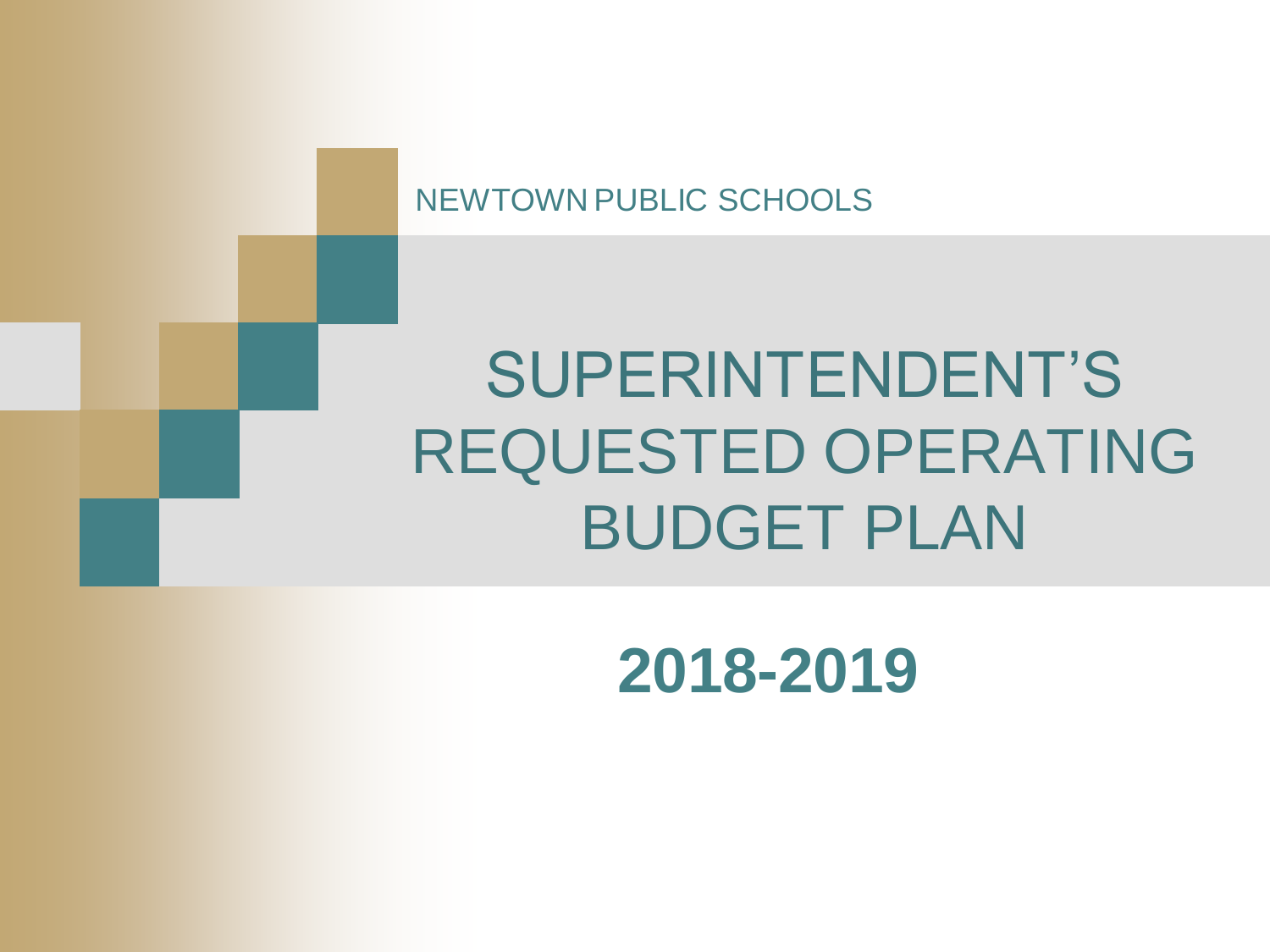### **NEWTOWN MISSION**

The mission of the Newtown Public Schools, a partnership of students, families, educators and community, is to INSPIRE EACH STUDENT TO EXCEL in attaining and applying the knowledge, skills and attributes that lead to personal success while becoming a contributing member of a dynamic global community.

We accomplish this by creating an unparalleled learning environment characterized by

#### · **High expectations · Quality instruction · Continuous improvement · Civic responsibility**

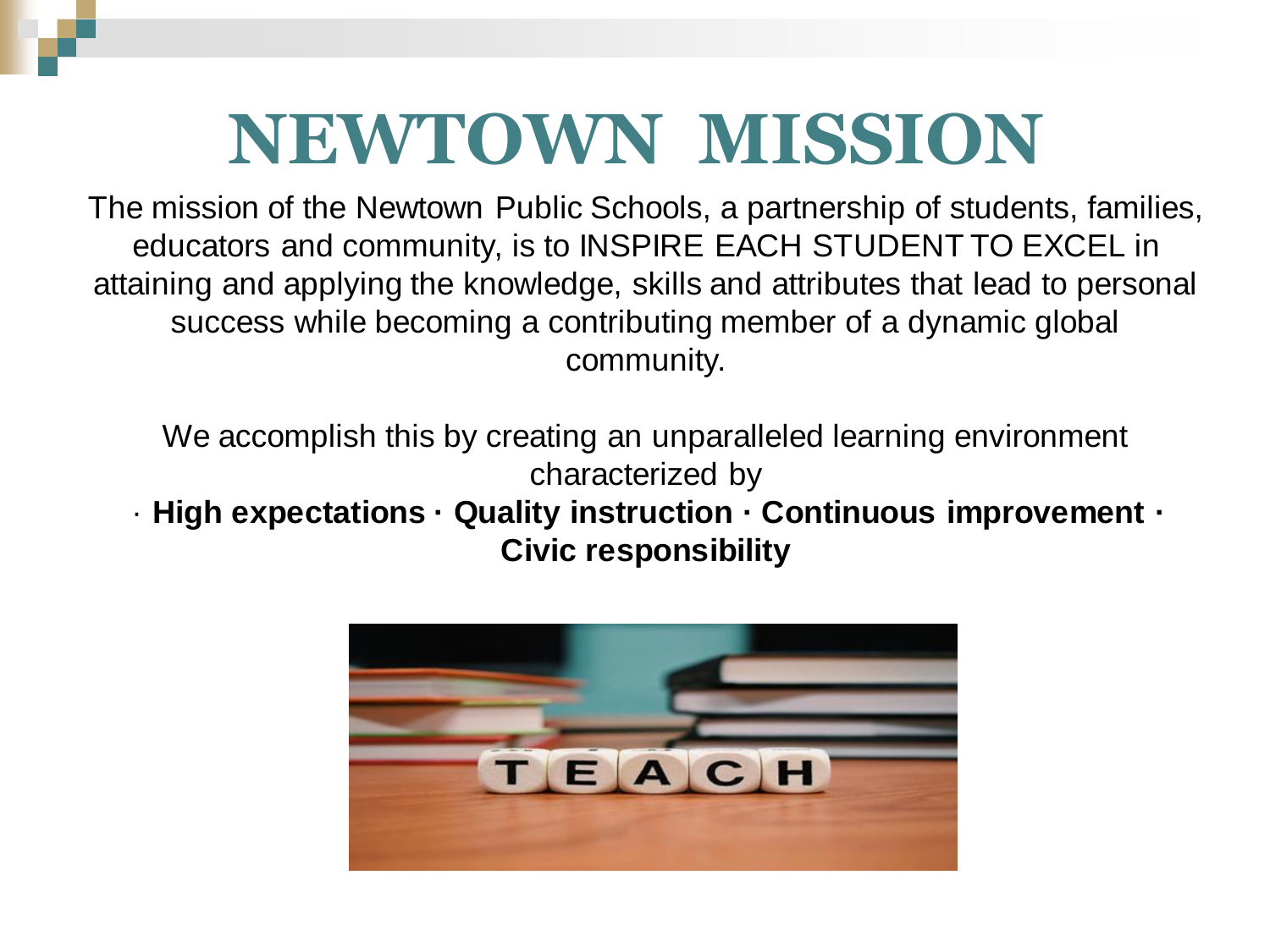Each student will consistently demonstrate **college, career, global readiness skills** in problem solving, critical and creative thinking, collaboration, and written and verbal communication

#### **STRATEGIC PLAN**

Each student will **set and achieve personally challenging goals** and demonstrate learning through multiple modes in addition to formative and summative assessments of learning

Each student will develop and **demonstrate necessary character attributes for personal well being** and to become contributing members of local and global communities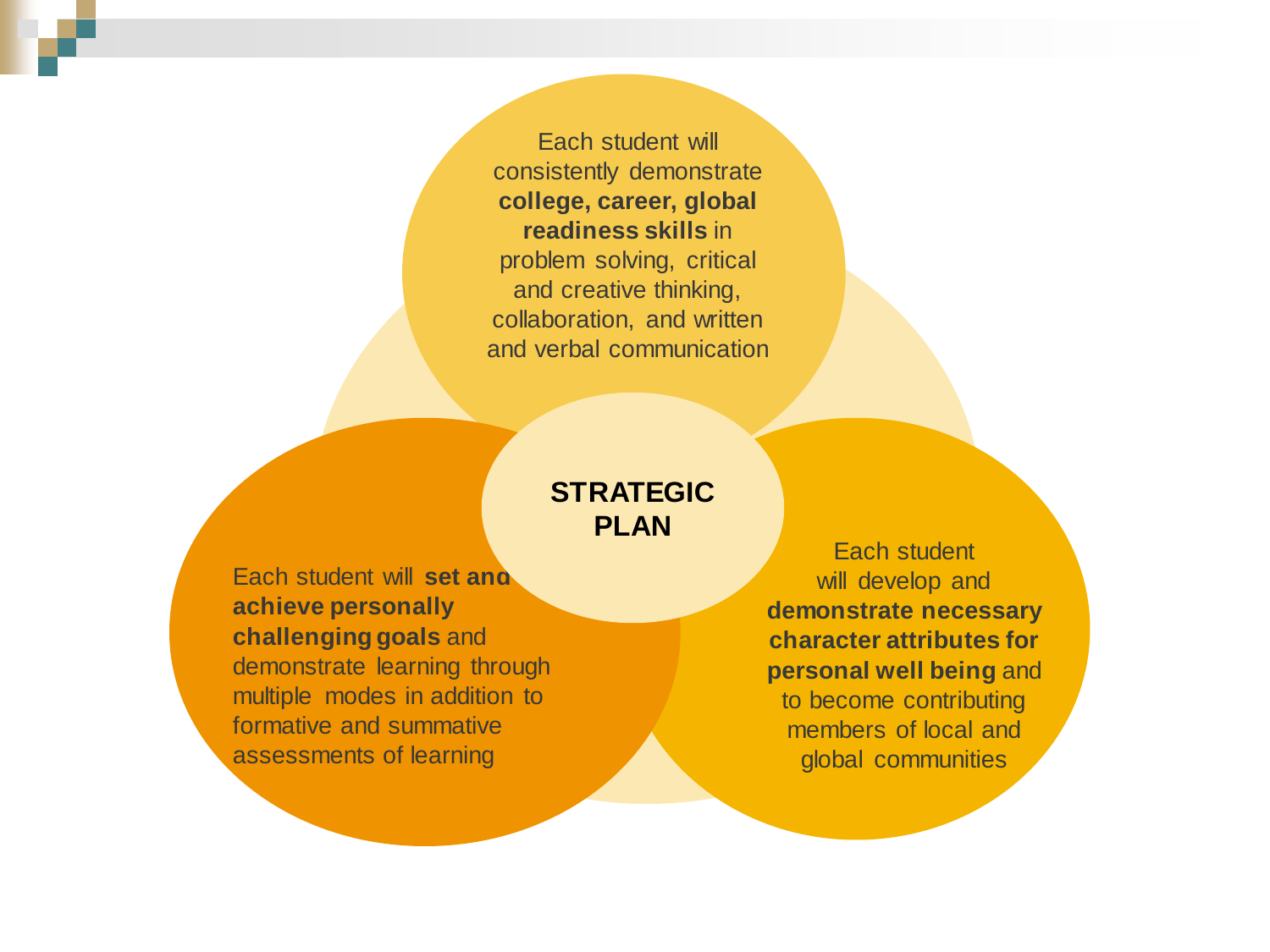

# udget Approach & Priorities

- Sustain quality programs and initiatives in support of our mission and goals
- Maintain appropriate class sizes in alignment with established guidelines
- Reallocate resources in response to changing educational needs and mandates, the fiscal climate, and enrollment
- Pursue new initiatives and academic pathways to support future growth in student learning
- Ensure appropriate support services and resources for social-emotional well-being of all students
- Incorporate shared services with the Town of Newtown that would be costeffective (long term planning)
- Ensure adequate funding for Special Education support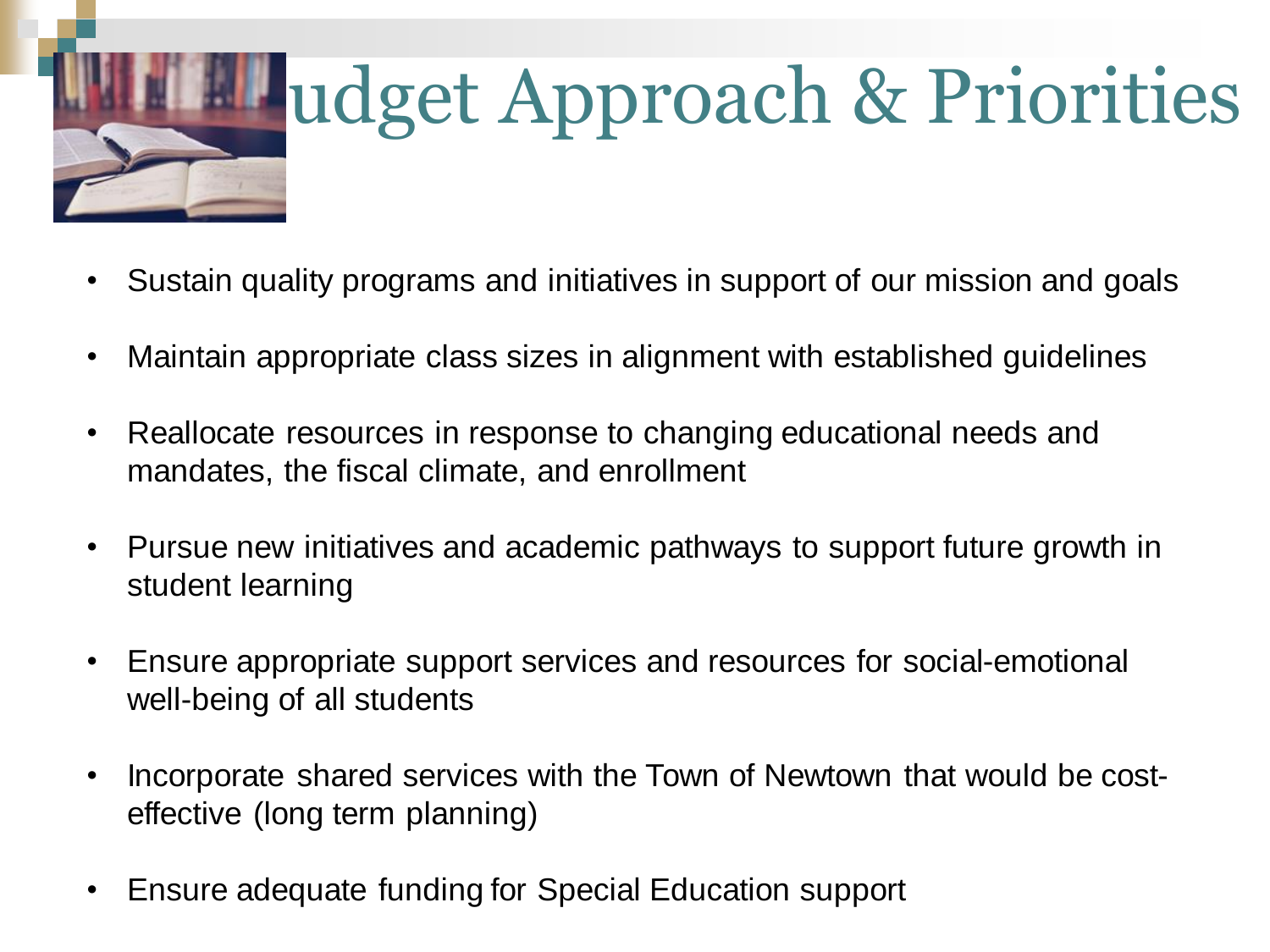# **Budget Reductions**

| Superintendent<br>From Administrators<br>Council         | <b>Board of Education</b><br><b>Board of Finance</b> | Legislative |
|----------------------------------------------------------|------------------------------------------------------|-------------|
| <b>Administrators' Initial</b><br><b>Budget Request</b>  | \$78,116,598                                         | $5.08\%$    |
| <b>Superintendent's Total</b><br><b>Budget Reduction</b> | $(\$2,125,911)$                                      | $(2.86\%)$  |
| <b>Board of Education</b><br><b>Budget Adjustments</b>   | S<br>63,544                                          | $0.09\%$    |
| <b>Board of Education</b><br><b>Requested Budget</b>     | \$76,054,231                                         | $2.31\%$    |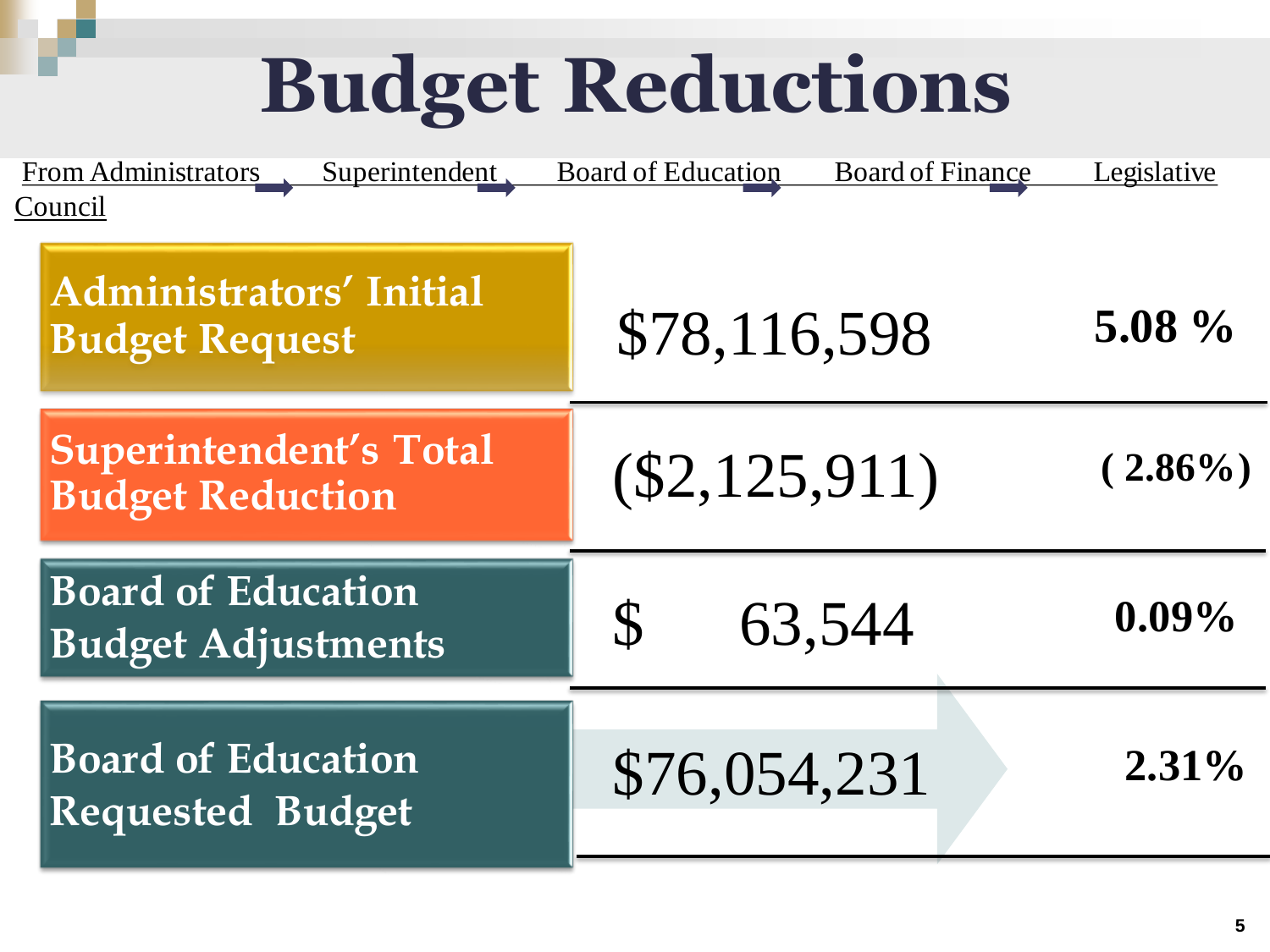### **.**<br>المتحدة المتحدثات **Board of Education's Requested Budget**

| 2018-2019                              |                              |
|----------------------------------------|------------------------------|
| <b>Salaries</b>                        | \$48,373,412                 |
| <b>Employee Benefits</b>               | \$11,165,964                 |
| <b>Purchased Professional Services</b> | 826,363<br>\$                |
| <b>Purchased Property Services</b>     | \$2,175,147                  |
| <b>Other Purchased Services</b>        | \$8,913,696                  |
| <b>Supplies</b>                        | \$3,834,195                  |
| <b>Property &amp; Equipment</b>        | 596,247<br>\$                |
| <b>Other Objects</b>                   | 69,207<br>\$                 |
| <b>Special Education Contingency</b>   | 100,000<br>$\boldsymbol{\$}$ |
| <b>TOTAL OPERATING BUDGET</b>          | \$76,054,231                 |

**OPERATING BUDGET INCREASE 2.31%**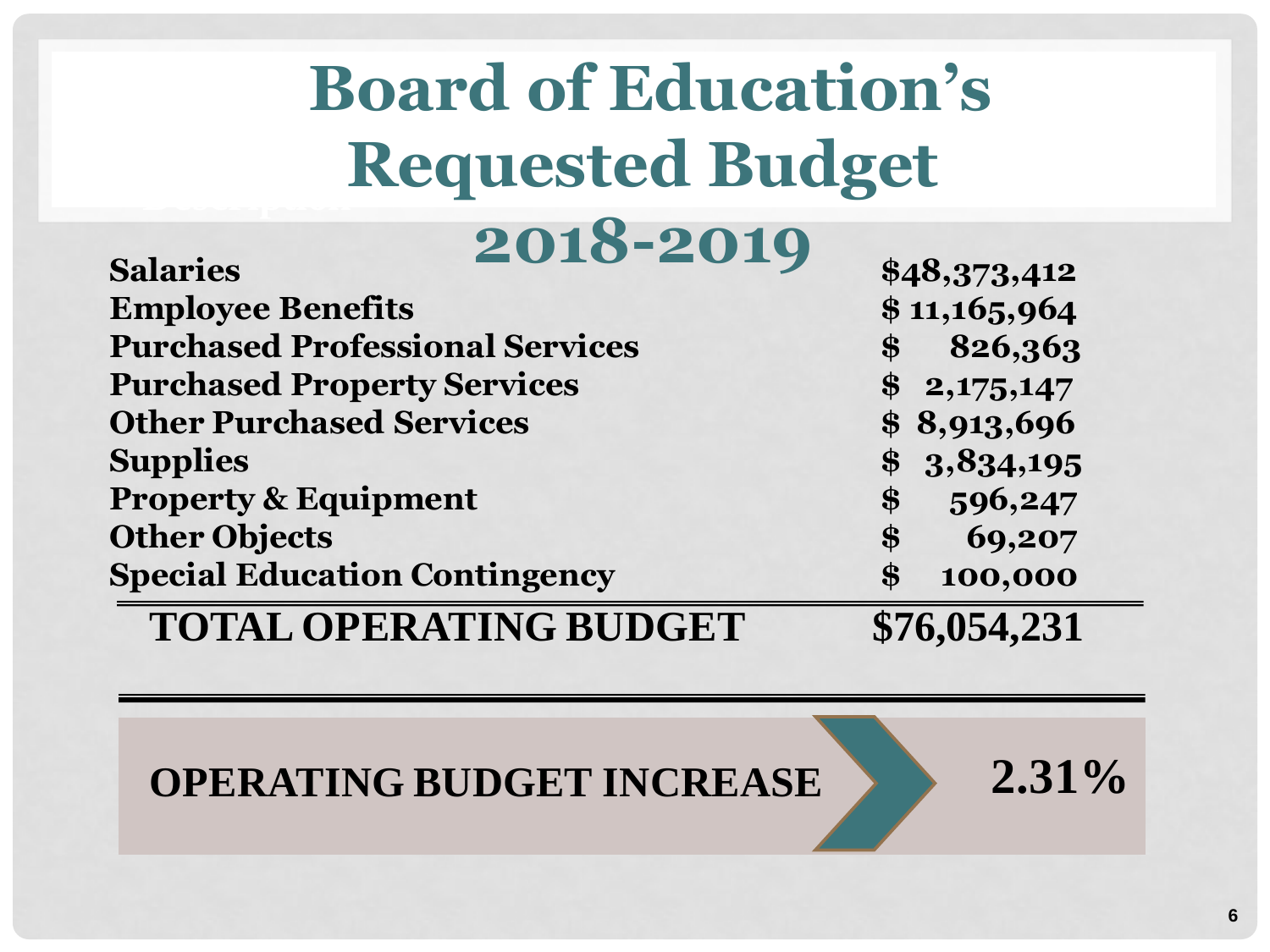| Driving the 2018-2019                                            |                                                                  |  |
|------------------------------------------------------------------|------------------------------------------------------------------|--|
| <b>Budget</b>                                                    | <b>Cost</b><br>% of Budget<br><b>Increase</b><br><b>Increase</b> |  |
| <b>Salaries</b>                                                  | \$1,272,981<br>74.29%                                            |  |
| <b>Purchased Property</b><br><b>Services</b>                     | 17.35%<br>297,325<br>S                                           |  |
| <b>Other Purchased</b><br><b>Services</b>                        | 253,215<br>14.78%<br>S                                           |  |
| <b>Supplies</b>                                                  | 260,453<br>15.20%<br>S                                           |  |
| <b>Reductions</b><br>(Benefits, Purchased Professional Services) | (\$470,427) (27.45%)                                             |  |
| <b>Special Education</b><br><b>Contingency</b>                   | 5.84%<br>100,000<br>S                                            |  |
| <b>Total</b>                                                     | \$1,713,557<br>100%                                              |  |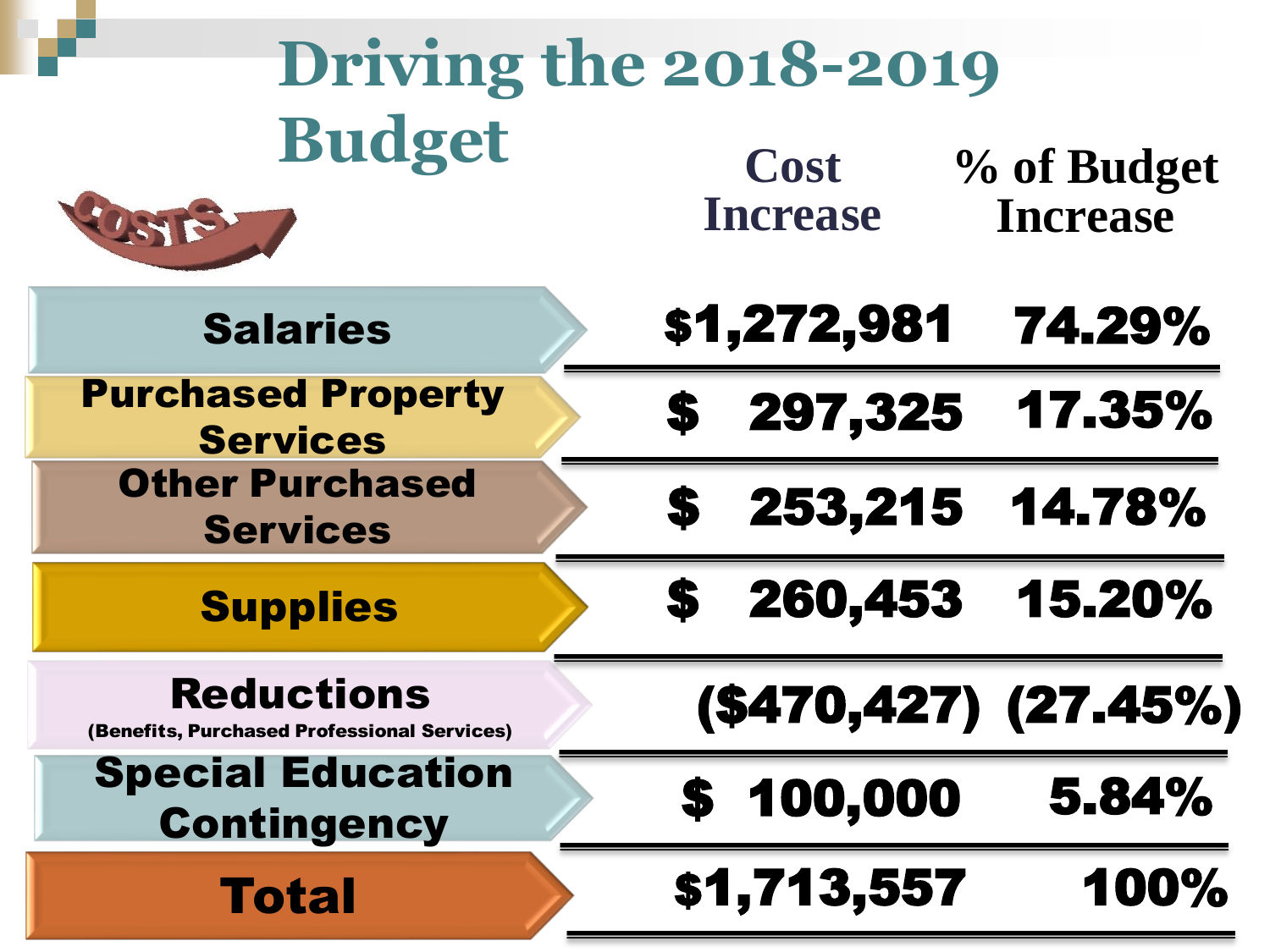# **Salaries**

- Salaries and benefits combined equal 78.3% of the total budget
- Teachers will receive 1.0% for top step only and .5% for all other steps along with step movement
- Administrators, custodians and nurses will receive a 2.25% wage increase for the upcoming year
- Secretaries will receive 2.5%
- Paraeducators are to be negotiated
- The total change in salaries after staff reduction is \$1,246,771 or 2.65%.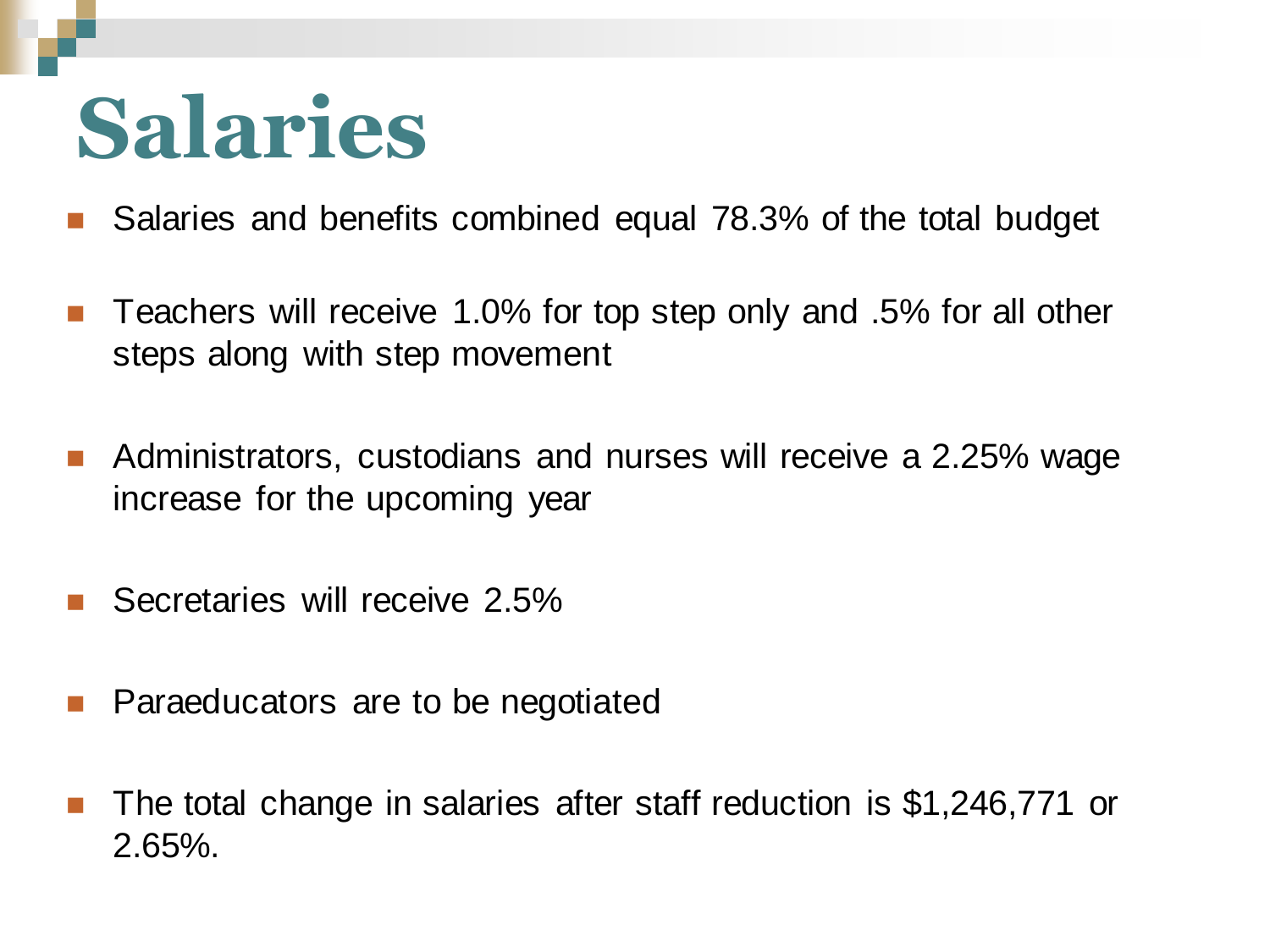# **Purchased Property Services**

This area is expected to increase by \$297,325

- The major driver in this area is building and site maintenance projects with an increase of \$269,027
- All other accounts total \$28,298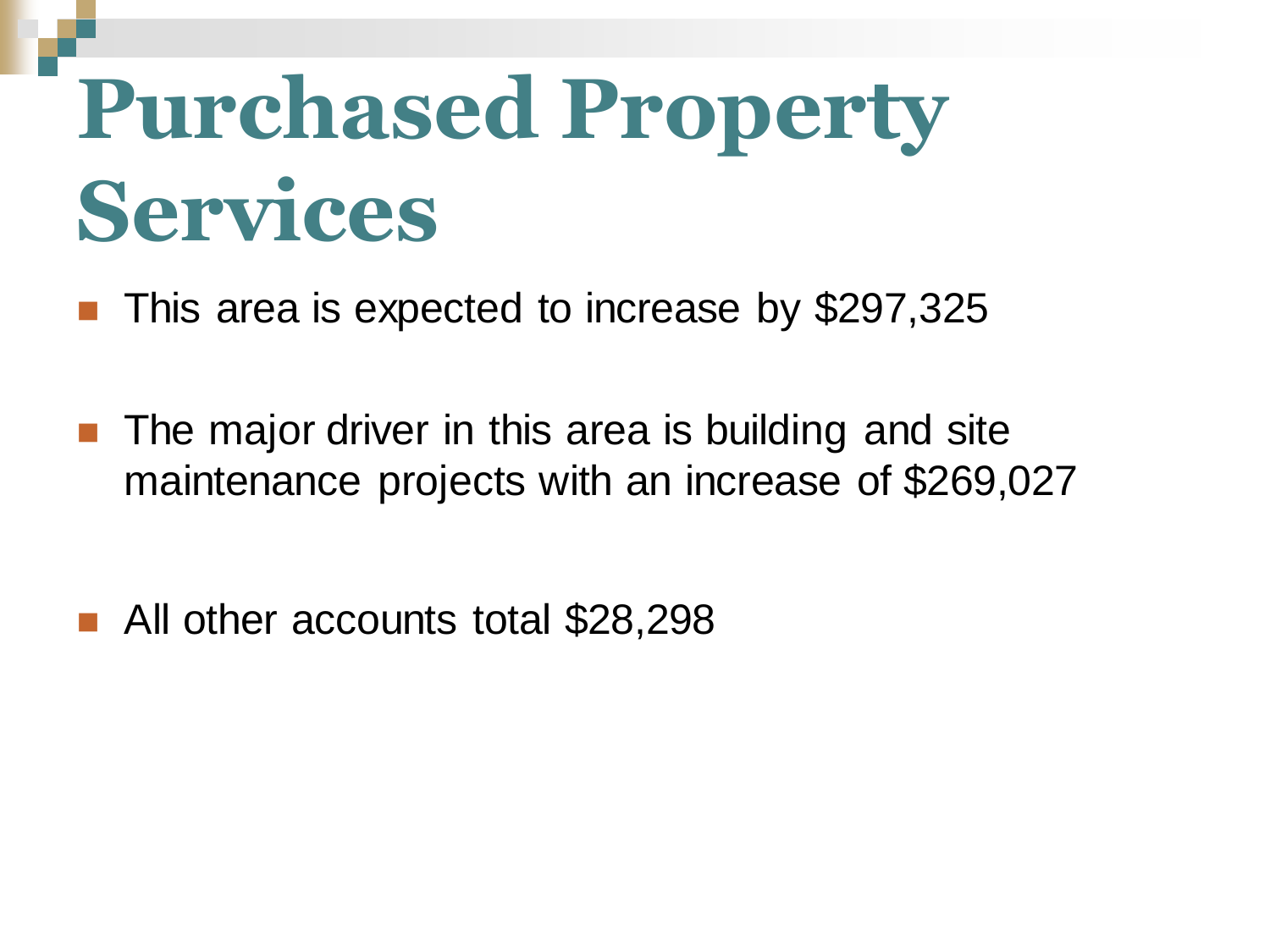# **Other Purchased Services**

These services have increased by \$253,215

- The major drivers in this area are transportation and out-of-district tuition with an increase of \$129,246 and \$117,849 respectively
- All other accounts total \$6,120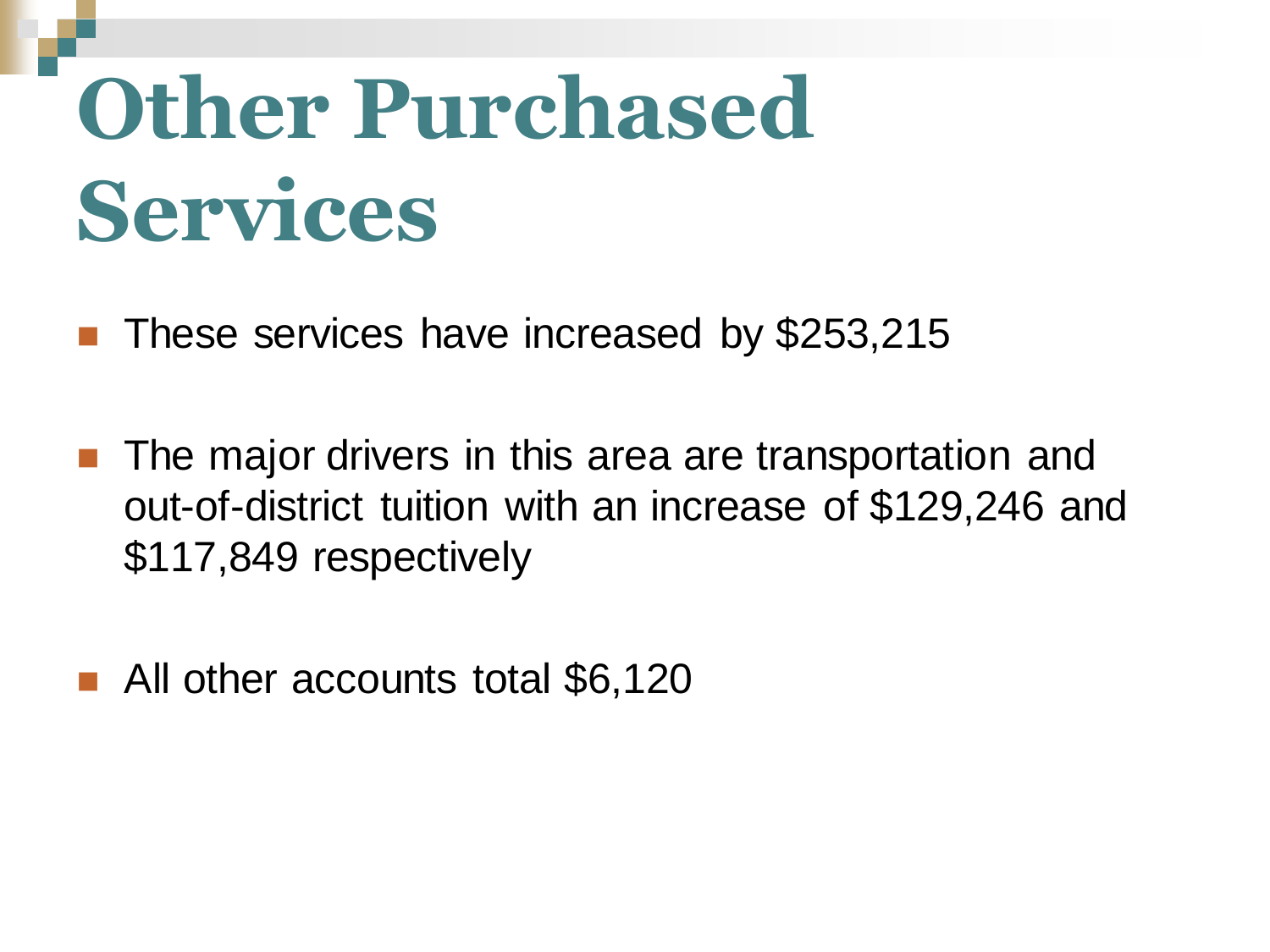# **Supplies**

- This area of the budget is expected to increase by \$260,463
- The major driver are textbooks mainly due to pre-purchases in 2016-17, increasing by \$114,397
- **E** Energy accounts for \$89,605 of this increase
- Other supplies have increased by \$92,461
- Plant supplies have decreased by -\$36,000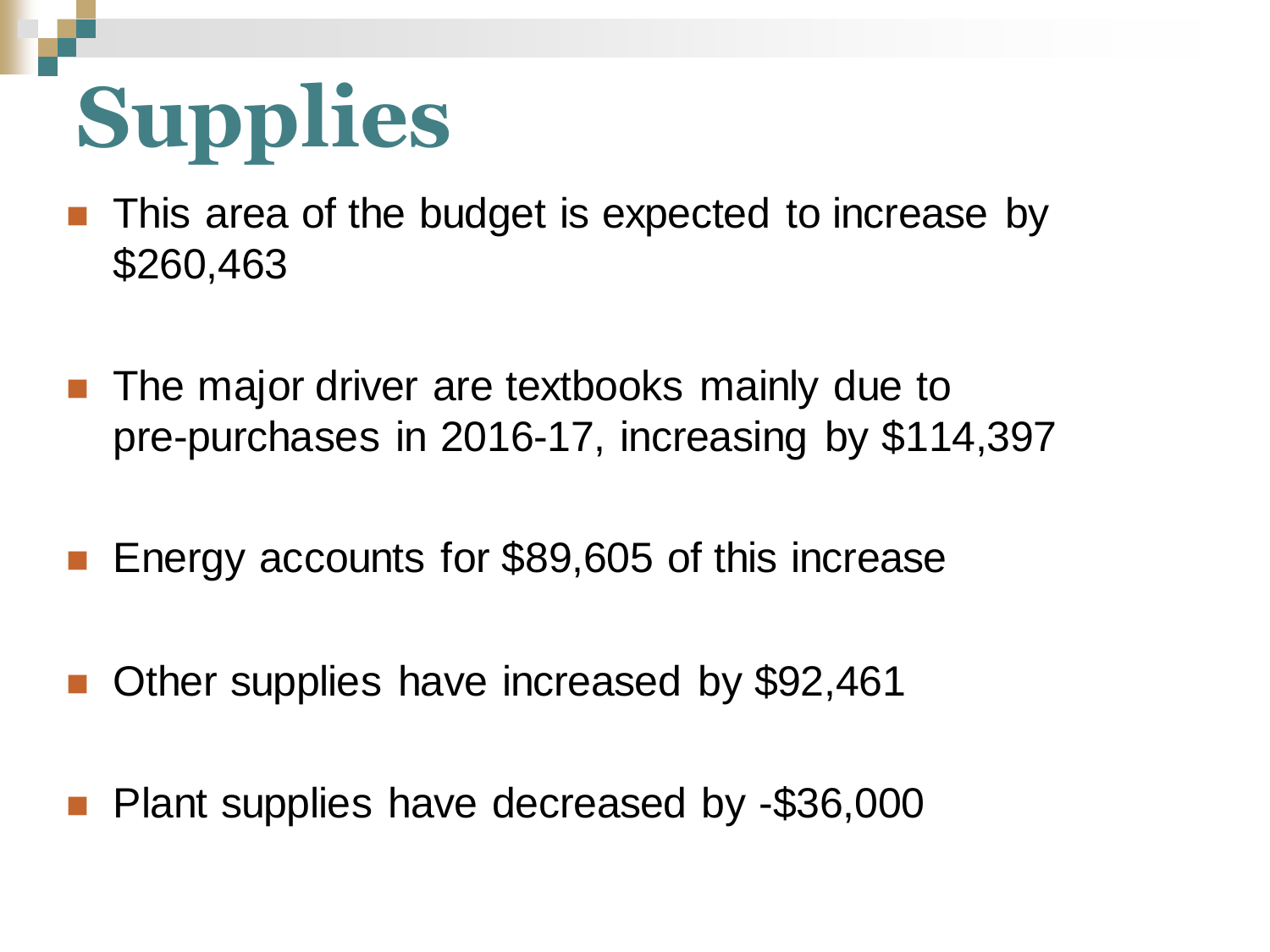### Staff Positions Supported by Grants in 2018-19

| <b>Position</b>                            | <b>Budget Impact</b> |
|--------------------------------------------|----------------------|
| 2 Elementary School Counselors             | \$120,282            |
| <b>NMS Social Worker</b>                   | \$88,634             |
| <b>NMS Psychologist</b>                    | \$72,215             |
| NHS Social Worker (moving to NHS from RIS) | \$64,968             |
| NHS Special Education Teacher (for FLEX)   | \$60,129             |
| K-12 Director of Counseling & Guidance     | \$21,777             |
| <b>NHS TAP Social Worker</b>               | \$3,000              |
| Elementary school paraprofessionals        | \$30,000             |
| <b>SHS Clifford Beers Clinician</b>        | \$28,554             |
| <b>Family Assistance Coordinator</b>       | \$58,250             |
| <b>Total</b>                               | \$547,809            |

The above positions will be supported by the NoVo Foundation and Sandy Hook Foundation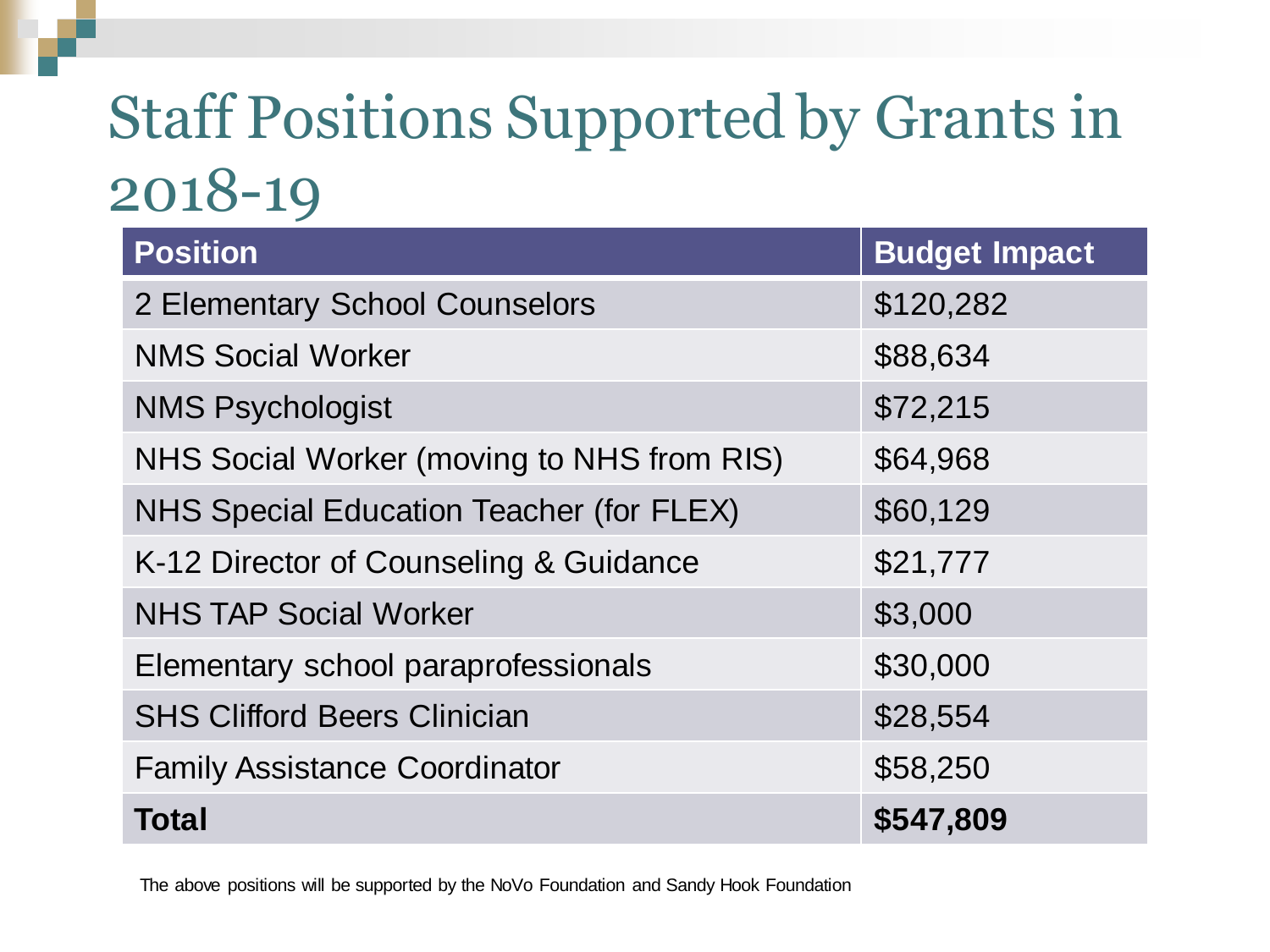### Enrollment and Staffing

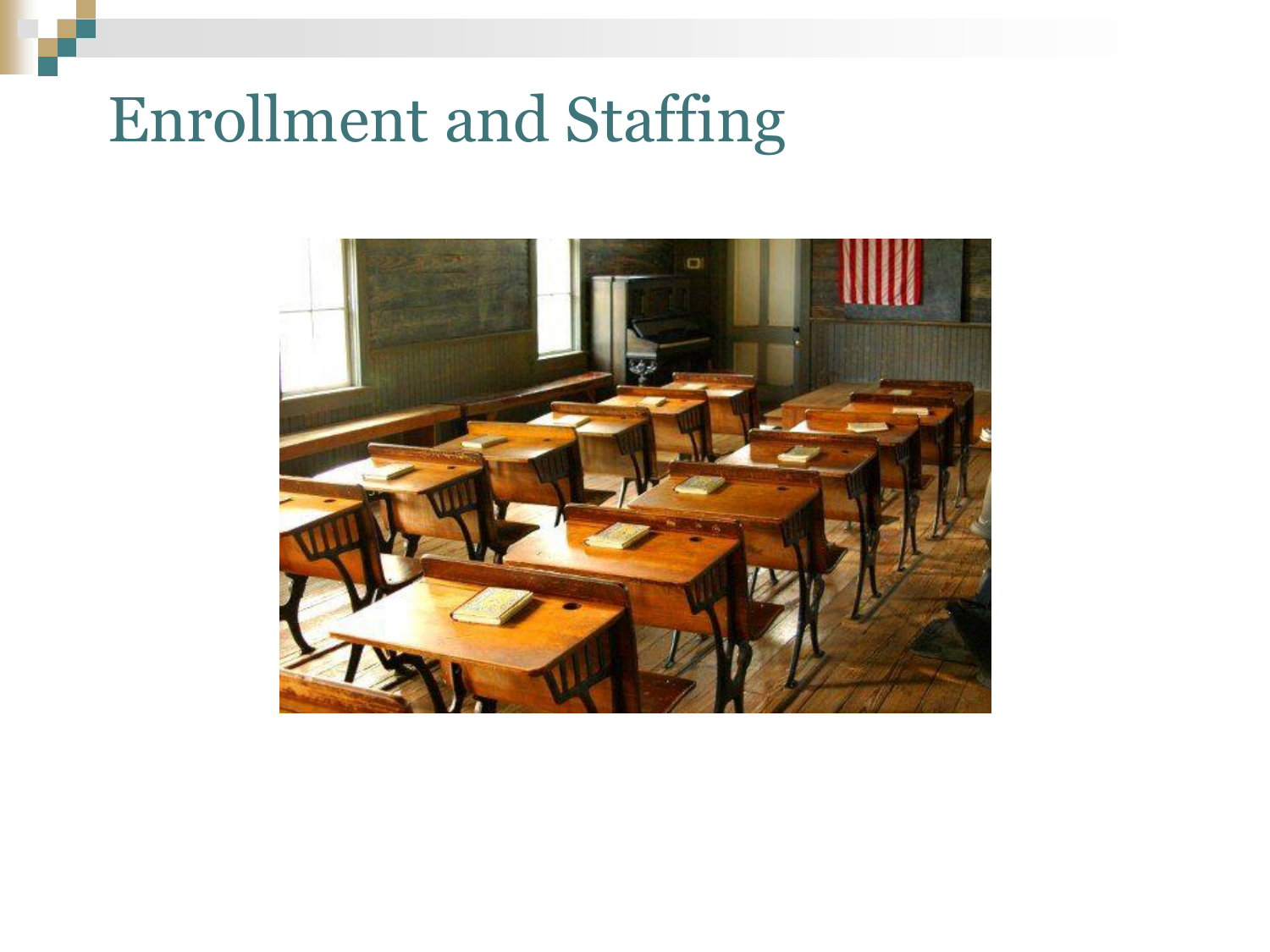### **ENROLLMEN T**

District Enrollment 2016-17 total: **4,422** 2017-18 projected: **4,270** 2017-18 actual: **4,369** 2018-19 projected: **4,263**



**-106**

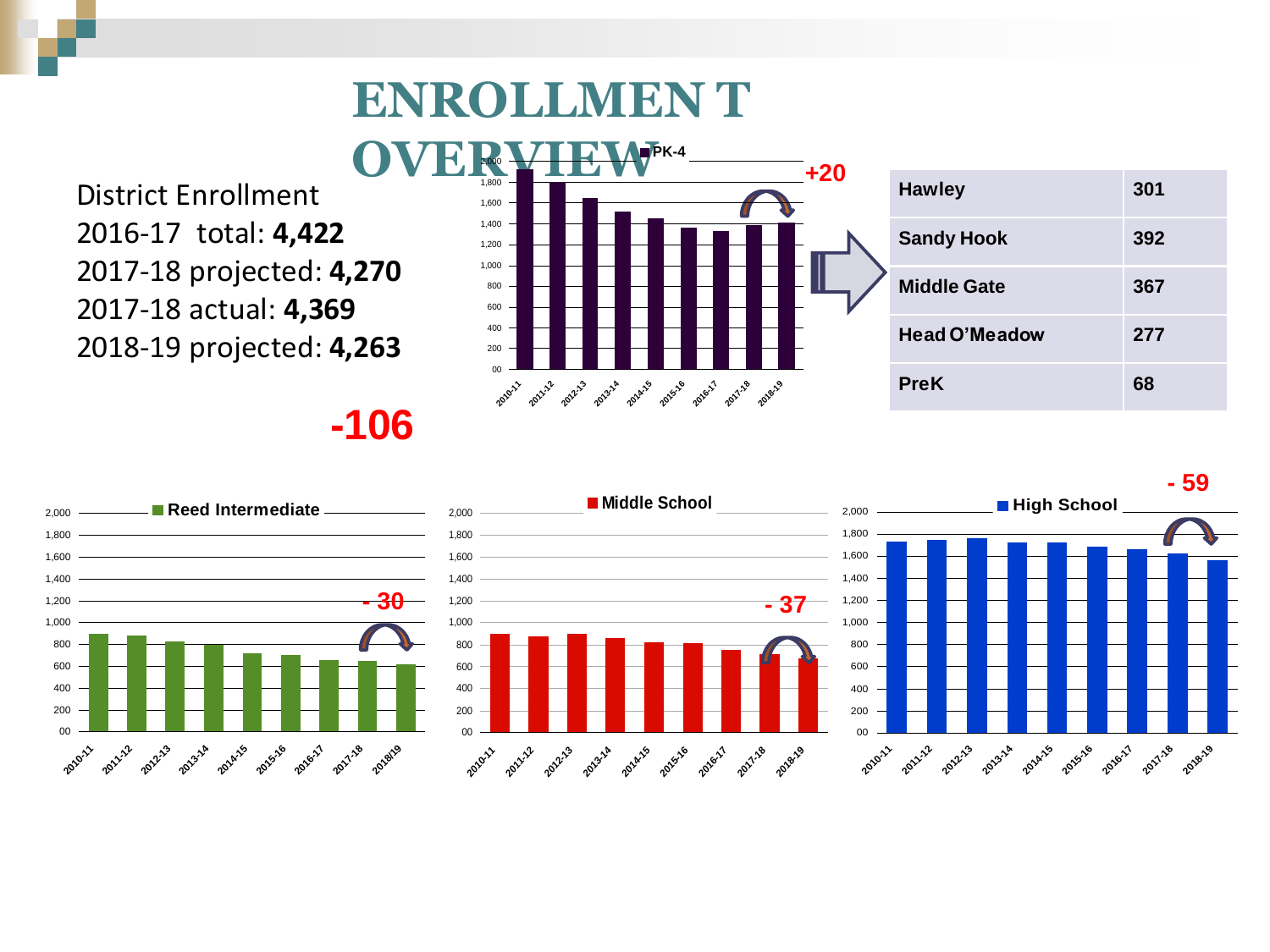### **REQUESTED STAFFING**

### **Certified Staffing Requests FTE**

| <b>STAFFING:</b>                                            |                   |              |
|-------------------------------------------------------------|-------------------|--------------|
| <b>Certified Additions</b>                                  |                   |              |
| Science Teacher STEM - RIS                                  | 1.00 <sub>1</sub> | \$57,278     |
| 2 Extra Classes for Accelerated Math<br>- MS                | .29               | \$19,848     |
| 6 Coaches (Cross Country, Unified Soccer & Basketball) - MS |                   | \$15,092     |
| <b>Cross Country Asst Coach - HS</b>                        |                   | \$<br>3,976  |
| <b>Social Workers (from SHFG)</b>                           | 1.46              | \$130,000    |
| <b>Counselors - Elementary (from EdAdvance grant)</b>       | 2.00              | \$120,858    |
| <b>Psychologist - Reed (from Dalio grant)</b>               | 1.00              | \$69,906     |
| <b>Elementary Spanish Teacher - District Wide</b>           | .50               | \$28,639     |
| <b>Lead Teacher - SHS</b>                                   | 1.00              | \$100,225    |
| <b>TOTAL</b>                                                | 7.25              | \$545,822    |
| <b>Certified Reductions</b>                                 |                   |              |
| <b>Assistant Principal SHS</b>                              | $-1.00$           | $-$130,555$  |
| $2nd$ Grade Teacher - HAW                                   | $-1.00$           | $-$57,278$   |
| 2 <sup>nd</sup> Grade Teacher - HOM                         | $-1.00$           | $-$57,278$   |
| P.E. Teacher - HOM                                          | $-.10$            | $-$ \$ 4,581 |
| $5th$ Grade Teachers – RIS                                  | $-2.00$           | $-$114,556$  |
| Math Teacher - RIS                                          | $-80$             | $-$ \$45,822 |
| <b>Music Teacher - RIS</b>                                  | $-80$             | $-$ \$45,822 |
| P.E. Teacher – MS                                           | $-.50$            | $-$28,639$   |
| 4 Teachers – HS (English, W/L Chinese, Science, Math)       | $-4.00$           | $-$207,502$  |
| Summer School Teacher - Cont. Ed.                           |                   | $-$ \$ 3,251 |
| <b>TOTAL</b>                                                | $-11.20$          | -\$695,284   |
|                                                             |                   |              |

| <b>NET TOTAL</b> | $-3.95$ | $-$149,462$ |
|------------------|---------|-------------|
|------------------|---------|-------------|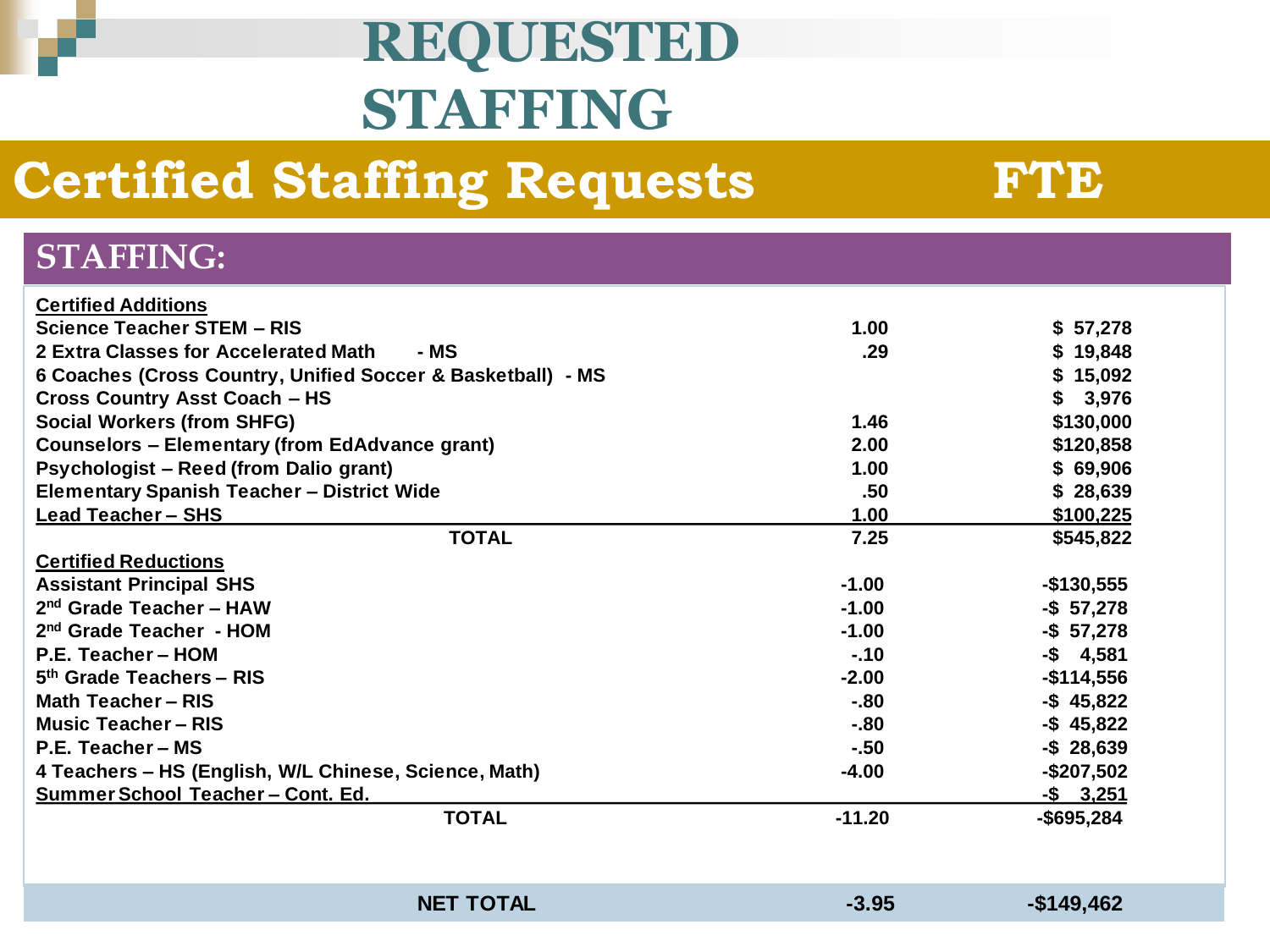### **REQUESTED**

#### **Non-Certified Staffing Requests FTE STAF**FING

| <b>STAFFING:</b>                                                   |                  |      |              |
|--------------------------------------------------------------------|------------------|------|--------------|
|                                                                    |                  |      |              |
| <b>Non-Certified Additions</b>                                     |                  |      |              |
| <b>Behavioral Intervention (pilot) - HAW</b>                       |                  | 0.93 | \$17,366     |
| <b>Behavioral Intervention Stipend - HAW/MG</b>                    |                  |      | 3,700        |
| SEL Support Para (from Novo grant) - HAW (.93), SH (.93), MG (.79) |                  | 2.65 | \$49,426     |
| Math Para - RIS                                                    |                  | 0.29 | \$ 5,506     |
|                                                                    | <b>TOTAL</b>     | 3.87 | \$75,998     |
|                                                                    |                  |      |              |
| <b>Non-Certified Reductions</b>                                    |                  |      |              |
| <b>Unarmed Security - General Services</b>                         |                  |      | $-$ \$ 1,228 |
|                                                                    |                  |      |              |
|                                                                    |                  |      |              |
|                                                                    |                  |      |              |
|                                                                    | <b>SUBTOTAL</b>  | 3.87 | \$74,770     |
|                                                                    |                  |      |              |
|                                                                    |                  |      |              |
| <b>New Staffing - Shared Services (.5 position)</b>                |                  | 0.5  | \$50,000     |
|                                                                    |                  |      |              |
|                                                                    |                  |      |              |
|                                                                    | <b>NET TOTAL</b> | 4.37 | \$124,770    |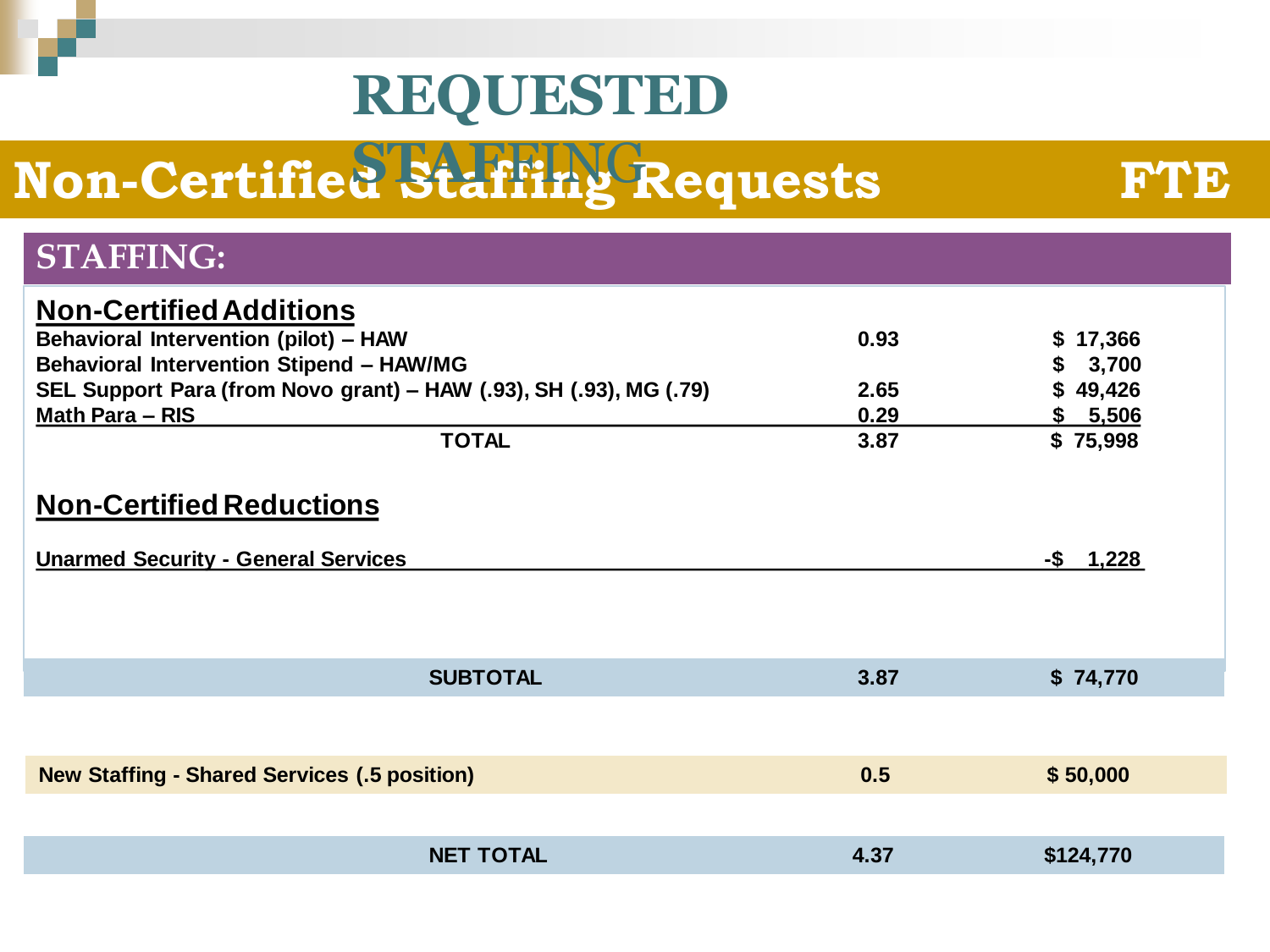



and Technology Personnel Transportation, Plant **\$1,068,379 \$523,069 \$122,109**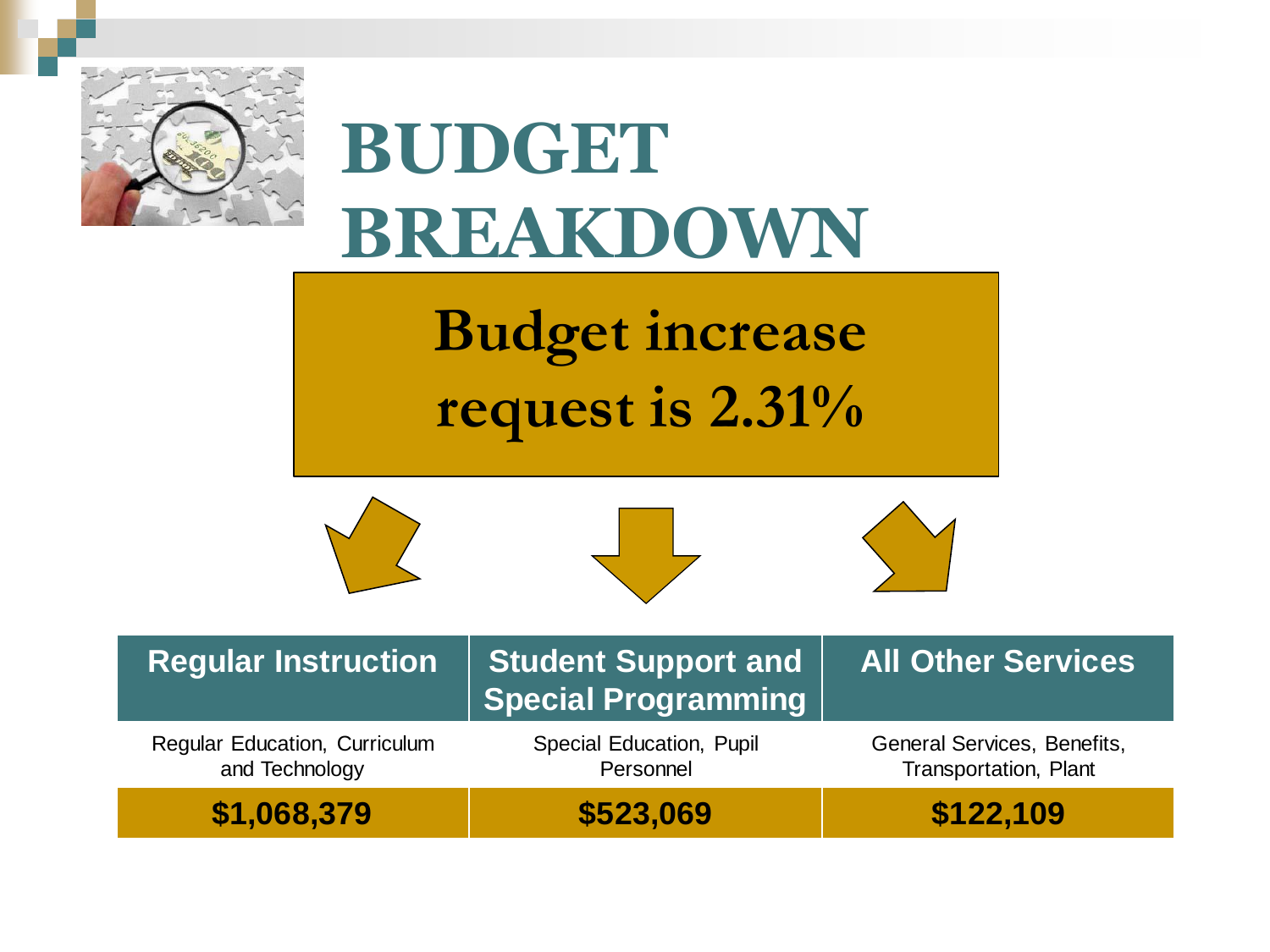#### **Net Current Expenditure per Pupil DRG-B** 2016-17 NCEP Data by Town

| <b>Brookfield</b>    | \$<br>14,540 |
|----------------------|--------------|
| Granby               | \$<br>15,244 |
| Cheshire             | \$<br>15,593 |
| West Hartford        | \$<br>15,762 |
| Trumbull             | \$<br>15,975 |
| <b>New Fiarfield</b> | \$<br>15,987 |
| Glastonbury          | \$<br>16,085 |
| Avon                 | \$<br>16,239 |
| <b>Newtown</b>       | \$<br>16,506 |
| Farmington           | \$<br>16,531 |
| Simsbury             | \$<br>16,614 |
| Monroe               | \$<br>16,686 |
| Fairfield            | \$<br>16,999 |
| South Windsor        | \$<br>17,119 |
| Guilford             | \$<br>17,158 |
| Middlebury           | \$<br>17,257 |
| Southbury            | \$<br>17,257 |
| Woodbridge           | \$<br>17,586 |
| Orange               | \$<br>17,924 |
| Madison              | \$<br>18,095 |
| Bethany              | \$<br>18,387 |
| Greenwich            | \$<br>21,211 |